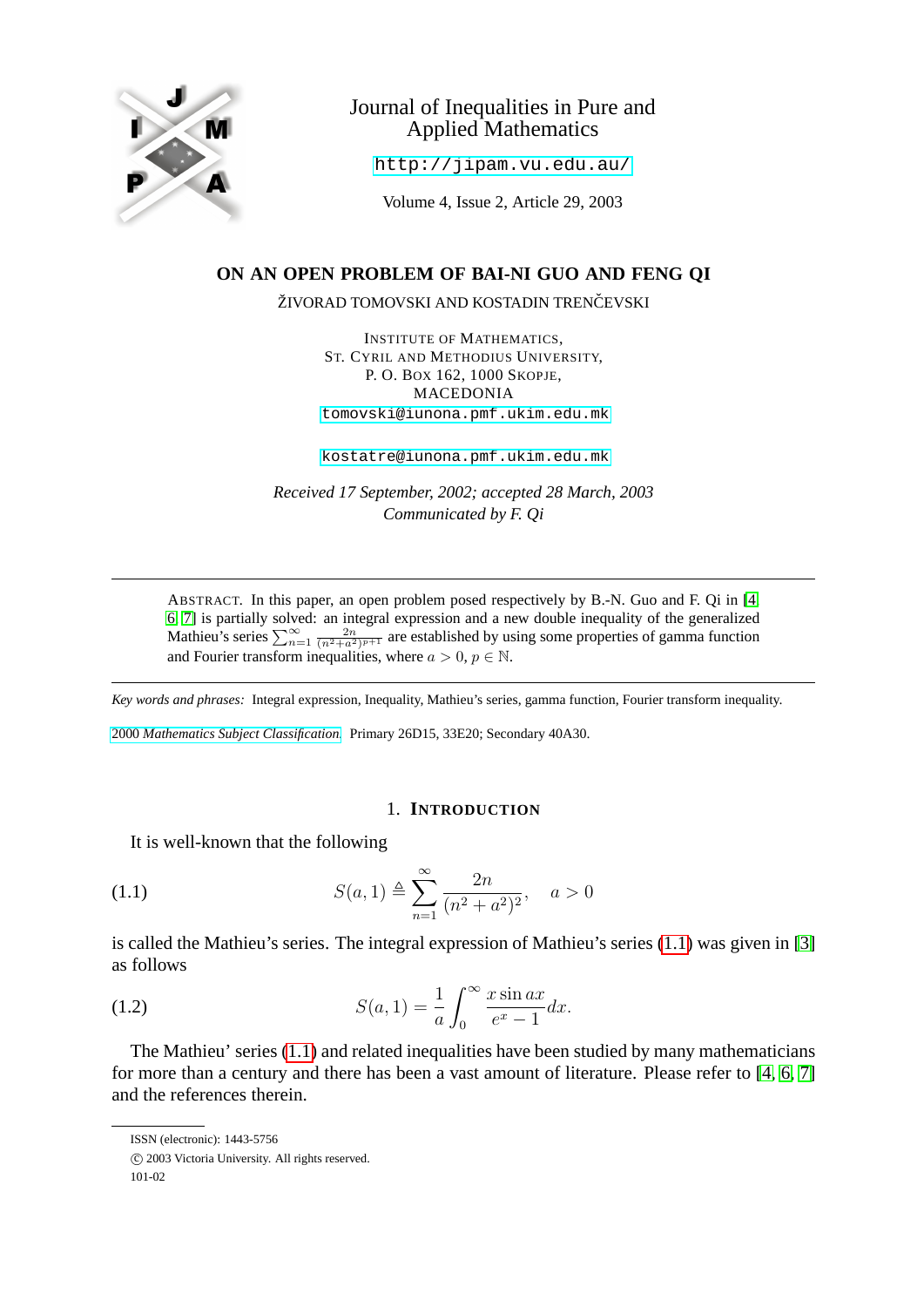The following Fourier transform inequalities can be found in [\[2,](#page-6-4) pp. 89–90]: If  $f \in L([0,\infty))$ with  $\lim_{t\to\infty} f(t) = 0$ , then

<span id="page-1-1"></span>(1.3) 
$$
\sum_{k=1}^{\infty} (-1)^k f(k\pi) < \int_0^{\infty} f(t) \cos t dt < \sum_{k=0}^{\infty} (-1)^k f(k\pi),
$$

<span id="page-1-0"></span>
$$
(1.4) \quad \sum_{k=0}^{\infty} (-1)^k f\left(\left(k+\frac{1}{2}\right)\pi\right) < \int_0^{\infty} f(t) \sin t \, dt < f(0) + \sum_{k=0}^{\infty} (-1)^k f\left(\left(k+\frac{1}{2}\right)\pi\right).
$$

By using the integral expression [\(1.2\)](#page-0-1) and Fourier transform inequality [\(1.4\)](#page-1-0), Bai-Ni Guo established in [\[4\]](#page-6-0) the following inequalities for Mathieu's series [\(1.1\)](#page-0-0).

**Theorem A** ([\[4\]](#page-6-0)), *for*  $a > 0$ *, then* 

$$
(1.5) \qquad \frac{\pi}{a^3} \sum_{k=0}^{\infty} \frac{(-1)^k \left(k + \frac{1}{2}\right)}{\exp\left[\left(k + \frac{1}{2}\right) \frac{\pi}{a}\right] - 1} < S(a, 1) < \frac{1}{a^2} \left(1 + \frac{\pi}{a} \sum_{k=0}^{\infty} \frac{(-1)^k \left(k + \frac{1}{2}\right)}{\exp\left[\left(k + \frac{1}{2}\right) \frac{\pi}{a}\right] - 1}\right).
$$

<span id="page-1-2"></span>At the end of the short note [\[4\]](#page-6-0), B.-N. Guo proposed an open problem: *Let*

(1.6) 
$$
S(a,p) = \sum_{n=1}^{\infty} \frac{2n}{(n^2 + a^2)^{p+1}},
$$

*where*  $p > 0$  *and*  $a > 0$ *. Can one establish an integral expression of*  $S(a, p)$ ?

Soon after, Feng Qi further proposed in [\[6,](#page-6-1) [7\]](#page-6-2) a similar open problem: *Let*

(1.7) 
$$
S(r, t, \alpha) = \sum_{n=1}^{\infty} \frac{2n^{\alpha/2}}{(n^{\alpha} + r^2)^{t+1}}
$$

*for*  $t > 0$ ,  $r > 0$  *and*  $\alpha > 0$ *. Can one obtain an integral expression of*  $S(r, t, \alpha)$ *? Give some sharp inequalities for the series*  $S(r, t, \alpha)$ *.* 

In this paper, using the well-known formula

(1.8) 
$$
\frac{1}{t^{a+1}} = \frac{1}{\Gamma(a+1)} \int_0^\infty x^a e^{-xt} dx,
$$

which can be deduced from the definition of a gamma function, and Fourier transform inequalities [\(1.3\)](#page-1-1) and [\(1.4\)](#page-1-0), we will establish an integral expression and a new double inequality of the generalized Mathieu's series [\(1.6\)](#page-1-2) for  $p \in \mathbb{N}$ , the set of all positive integers. Our results partially solve the open problems by B.-N. Guo and F. Qi in [\[4\]](#page-6-0) and [\[6,](#page-6-1) [7\]](#page-6-2) mentioned above.

### 2. **THE INTEGRAL EXPRESSIONS**

One of our main results is to establish an integral expression of  $S(a, p)$  for  $a > 0$  and  $p \in \mathbb{N}$ , which can be stated as the following.

**Theorem 2.1.** *Let*  $a > 0$  *and*  $p \in \mathbb{N}$ *. Then we have* 

$$
(2.1) \quad S(a,p) = \sum_{n=1}^{\infty} \frac{2n}{(n^2 + a^2)^{p+1}}
$$
  
= 
$$
\frac{2}{(2a)^p p!} \int_0^{\infty} \frac{t^p \cos(\frac{p\pi}{2} - at)}{e^t - 1} dt
$$
  
- 
$$
2 \sum_{k=2}^p \frac{(k-1)(2a)^{k-2p-1}}{k!(p-k+1)} \left(\frac{-(p+1)}{p-k}\right) \int_0^{\infty} \frac{t^k \cos\left[\frac{\pi}{2}(2p-k+1) - at\right]}{e^t - 1} dt.
$$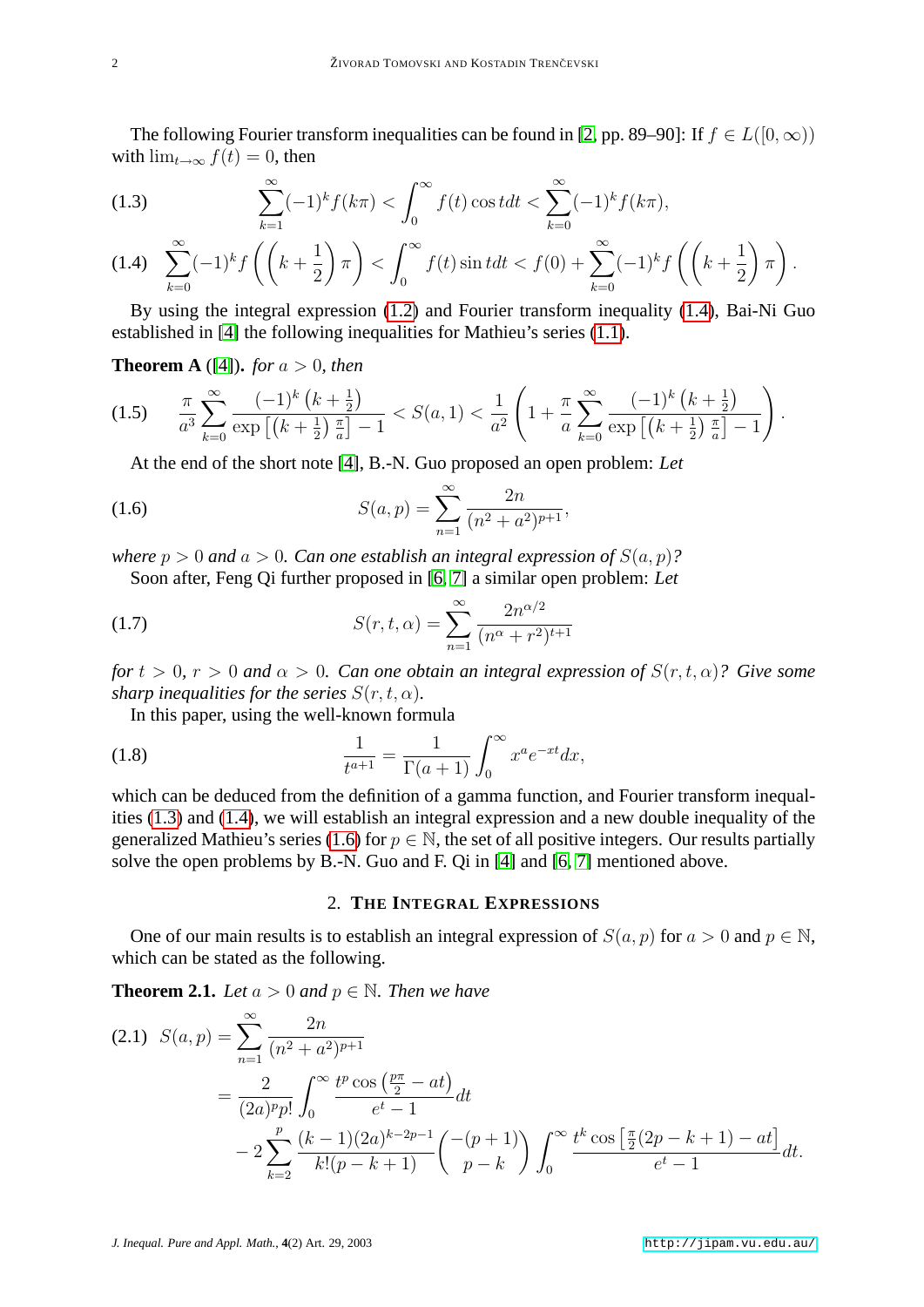*Proof.* Let  $a_n = \frac{2n}{(n^2 + a^2)}$  $\frac{2n}{(n^2+a^2)^{p+1}}$ , where  $a>0$  and  $p \in \mathbb{N}$ . Then  $n = \frac{1}{2}$ 

$$
a_n = \frac{n + ai + n - ai}{(n + ai)^{p+1}(n - ai)^{p+1}} = b_n + c_n,
$$

where

$$
b_n = \frac{1}{(n+ai)^p (n-ai)^{p+1}}, \quad c_n = \frac{1}{(n+ai)^{p+1} (n-ai)^p}.
$$

By putting  $n + ai = x$ , we obtain

$$
b_n = \frac{1}{x^p (x - 2ai)^{p+1}} = \sum_{k=1}^p \frac{A_k}{x^k} + \sum_{k=1}^{p+1} \frac{B_k}{(x - 2ai)^k},
$$

where  $A_k$  and  $B_k$  are constants.

Applying the binomial expansion, we get

$$
(x - 2ai)^{-(p+1)} = (-2ai)^{-(p+1)} \left(1 - \frac{x}{2ai}\right)^{-(p+1)}
$$

$$
= (-2ai)^{-(p+1)} \sum_{k=0}^{\infty} {\binom{-(p+1)}{k}} \left(-\frac{x}{2ai}\right)^k
$$

$$
= (-2ai)^{-(p+1)} \sum_{k=0}^{\infty} \frac{1}{(-2ai)^k} {\binom{-(p+1)}{k}} x^k
$$

for  $|x| < 2a$ , i.e.

$$
b_n \sim (-2ai)^{-(p+1)} \sum_{k=0}^{p-1} \frac{1}{(-2ai)^k} {\binom{-(p+1)}{k}} x^{k-p}
$$
  
=  $(-2ai)^{-(p+1)} \sum_{k=1}^p \frac{1}{(-2ai)^{p-k}} {\binom{-(p+1)}{p-k}} \frac{1}{x^k}.$ 

Hence,

$$
A_k = (-2ai)^{-2p+k-1} \binom{-(p+1)}{p-k}, \quad k = 1, 2, \dots, p.
$$

 $\overline{1}$ 

Further, by putting  $n - ai = y$  in  $b_n$ , we obtain

$$
b_n = \frac{1}{y^{p+1}(y+2ai)^p}
$$
  
\n
$$
\sim \frac{(2ai)^{-p}}{y^{p+1}} \sum_{k=0}^p {\binom{-p}{k}} \left(\frac{y}{2ai}\right)^k
$$
  
\n
$$
= (2ai)^{-p} \sum_{k=1}^{p+1} {\binom{-p}{p-k+1}} \frac{1}{(2ai)^{p-k+1}} \frac{1}{y^k}.
$$

Hence,

$$
B_k = (2ai)^{-2p+k-1} \binom{-p}{p-k+1}, \quad k = 1, 2, \dots, p+1.
$$

Analogously,

$$
c_n = \frac{1}{x^{p+1}(x - 2ai)^p} = \sum_{k=1}^{p+1} \frac{C_k}{x^k} + \sum_{k=1}^p \frac{D_k}{(x - 2ai)^k}.
$$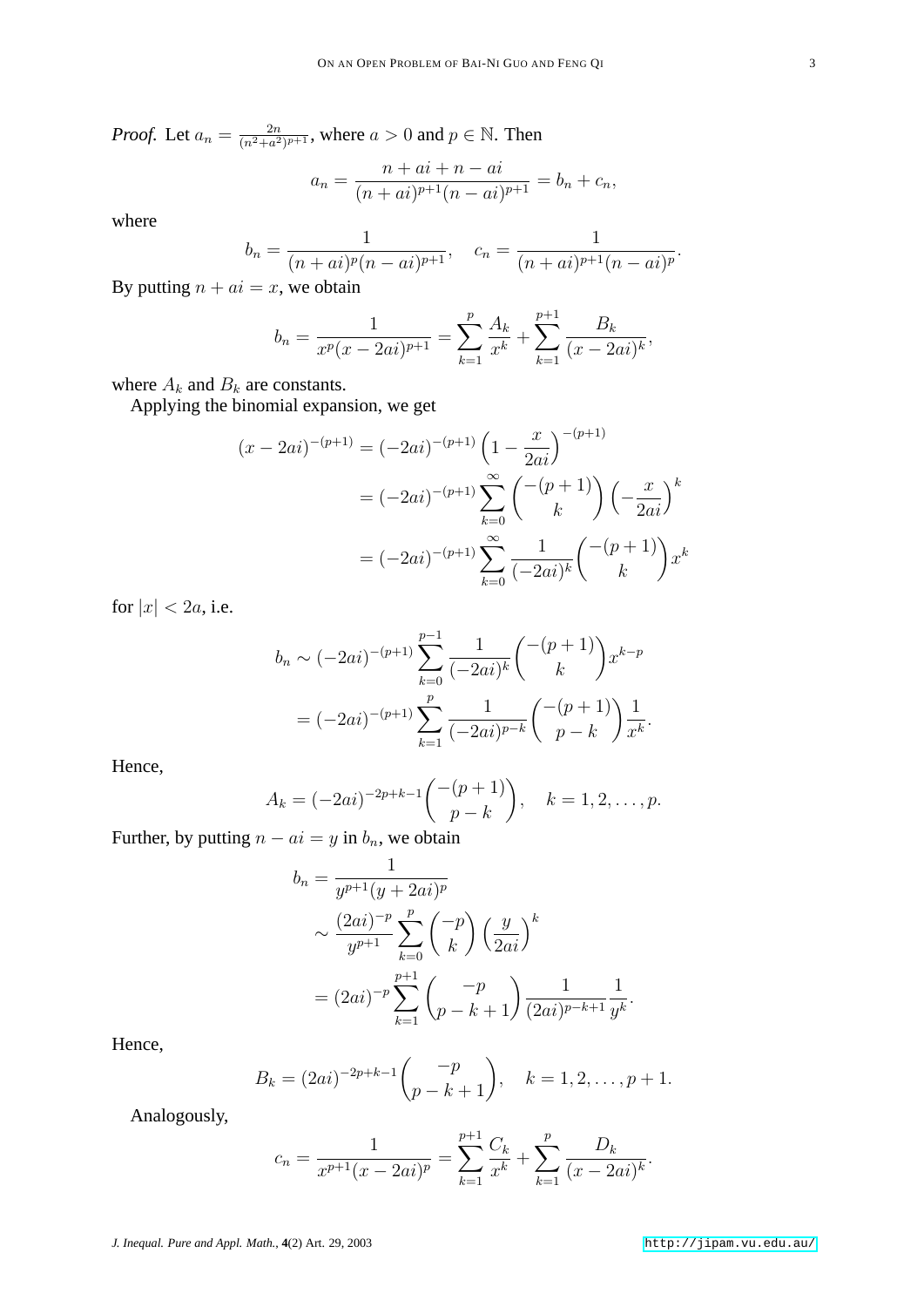Applying the same technique, for coefficients  $C_k$ ,  $D_k$  we obtain

$$
C_k = (-2ai)^{-2p+k-1} {p \choose p-k+1}, \quad k = 1, 2, \dots, p+1,
$$
  

$$
D_k = (2ai)^{-2p+k-1} {-(p+1) \choose p-k}, \quad k = 1, 2, \dots, p.
$$

Thus

$$
a_n = \frac{(2ai)^{-p}}{(n - ai)^{p+1}} + \frac{(-2ai)^{-p}}{(n + ai)^{p+1}}
$$
  
+ 
$$
\sum_{k=1}^p (2ai)^{-2p+k-1} \left[ \binom{-p}{p-k+1} + \binom{-(p+1)}{p-k} \right] \frac{1}{(n - ai)^k}
$$
  
+ 
$$
\sum_{k=1}^p (-2ai)^{-2p+k-1} \left[ \binom{-p}{p-k+1} + \binom{-(p+1)}{p-k} \right] \frac{1}{(n + ai)^k}
$$
  
= 
$$
\frac{(2ai)^{-p}}{p!} \int_0^\infty t^p e^{-(n-ai)t} dt + \frac{(-2ai)^{-p}}{p!} \int_0^\infty t^p e^{-(n+ai)t} dt
$$
  
+ 
$$
\sum_{k=1}^p (2ai)^{-2p+k-1} \left[ \binom{-p}{p-k+1} + \binom{-(p+1)}{p-k} \right] \frac{1}{k!} \int_0^\infty t^k e^{-(n-ia)t} dt
$$
  
+ 
$$
\sum_{k=1}^p (-2ai)^{-2p+k-1} \left[ \binom{-p}{p-k+1} + \binom{-(p+1)}{p-k} \right] \frac{1}{k!} \int_0^\infty t^k e^{-(n+ia)t} dt.
$$

Since

$$
\sum_{n=1}^{\infty} e^{-nt} = \frac{1}{e^t - 1}
$$

and

$$
\binom{-p}{p-k+1} + \binom{-(p+1)}{p-k} = \binom{-(p+1)}{p-k} \frac{1-k}{p-k+1},
$$

we obtain

$$
\sum_{n=1}^{\infty} a_n = \frac{(2ai)^{-p}}{p!} \int_0^{\infty} \frac{t^p}{e^t - 1} e^{iat} dt + \frac{(-2ai)^{-p}}{p!} \int_0^{\infty} \frac{t^p}{e^t - 1} e^{-iat} dt \n+ \sum_{k=1}^p (2ai)^{-2p+k-1} {\binom{-(p+1)}{p-k}} \frac{1-k}{k!(p-k+1)} \int_0^{\infty} \frac{t^k}{e^t - 1} e^{iat} dt \n+ \sum_{k=1}^p (-2ai)^{-2p+k-1} {\binom{-(p+1)}{p-k}} \frac{1-k}{k!(p-k+1)} \int_0^{\infty} \frac{t^k}{e^t - 1} e^{-iat} dt.
$$

Let  $z = (2ai)^{-p}e^{iat}$  and  $u = (2ai)^{-2p+k-1}e^{iat}$ . Then

$$
z + \bar{z} = \frac{2}{(2a)^p} \operatorname{Re} \left[ \left( \cos \frac{p\pi}{2} - i \sin \frac{p\pi}{2} \right) (\cos at + i \sin at) \right] = \frac{2}{(2a)^p} \cos \left( \frac{p\pi}{2} - at \right)
$$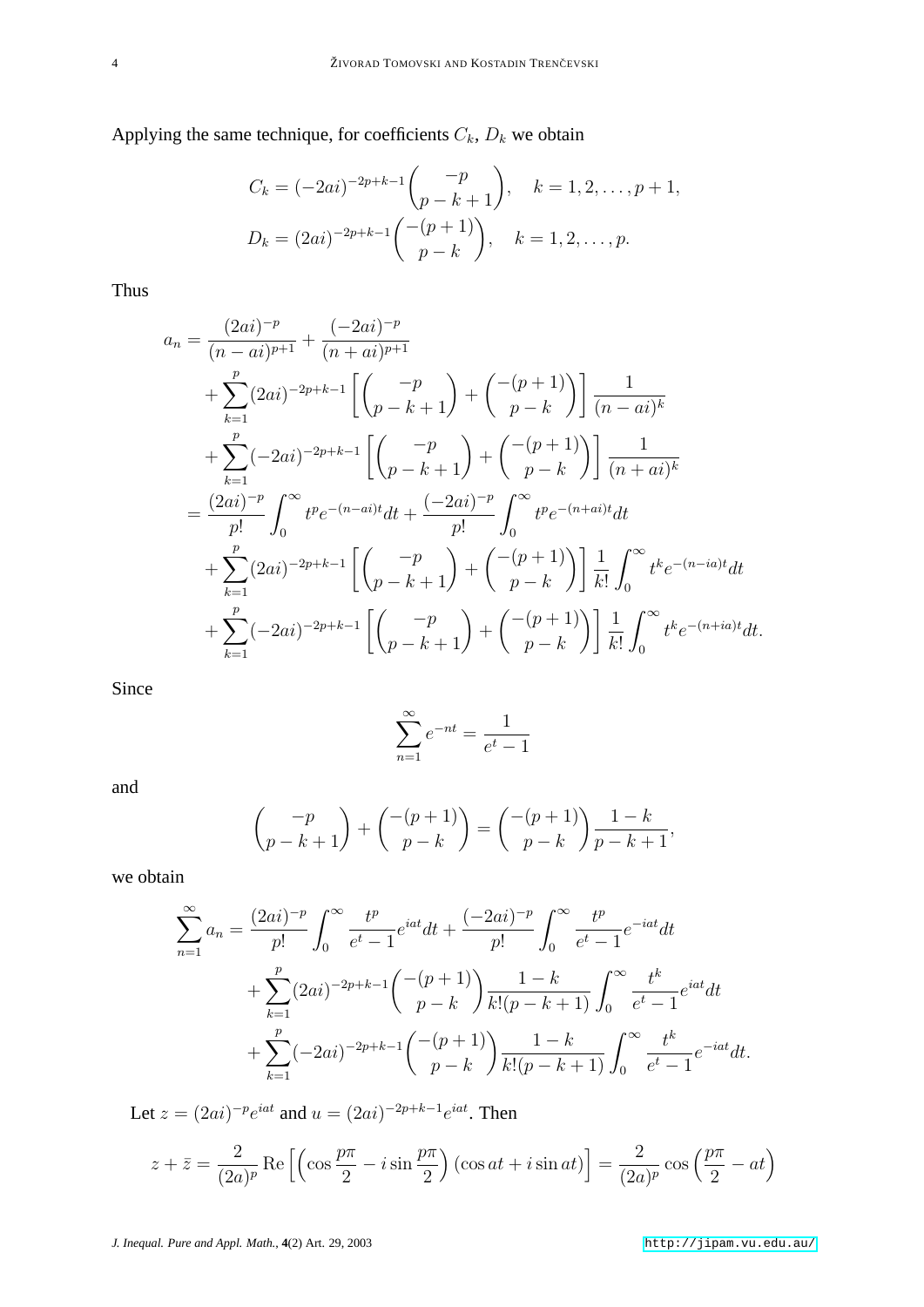and

$$
u + \bar{u} = \frac{2 \operatorname{Re} \left\{ \left[ \cos \frac{(2p-k+1)\pi}{2} - i \sin \frac{(2p-k+1)\pi}{2} \right] (\cos at + i \sin at) \right\}}{(2a)^{2p+1-k}}
$$

$$
= \frac{2}{(2a)^{2p-k+1}} \cos \left[ \frac{(2p-k+1)\pi}{2} - at \right].
$$

Finally, we get

$$
S(a, p) = \sum_{n=1}^{\infty} a_n
$$
  
=  $\frac{2(2a)^{-p}}{p!} \int_0^{\infty} \frac{t^p}{e^t - 1} \cos\left(\frac{p\pi}{2} - at\right) dt + \sum_{k=1}^p \frac{2}{(2a)^{2p-k+1}} \binom{-(p+1)}{p-k} \frac{1-k}{k!(p-k+1)}$   
 $\times \int_0^{\infty} \frac{t^k}{e^t - 1} \cos\left[(2p - k + 1)\frac{\pi}{2} - at\right] dt.$ 

The proof is complete.  $\Box$ 

**Remark 2.2.** Using the well-known formula for the polygamma function (see [\[1\]](#page-6-5))

$$
\psi^{(n)}(z) = (-1)^{n+1} \int_0^\infty \frac{t^n e^{-zt}}{1 - e^{-t}} dt \qquad (n = 1, 2, 3, \dots, \text{Re } z > 0),
$$

where  $\psi(z) = \frac{d \ln \Gamma(z)}{dz}$ , we obtain

$$
\int_0^\infty \frac{t^p}{e^t - 1} \cos\left(\frac{p\pi}{2} - at\right) dt
$$
  
=  $\frac{e^{i\frac{p\pi}{2}}}{2} \int_0^\infty \frac{t^p e^{-t(1+ia)}}{1 - e^{-t}} dt + \frac{e^{-i\frac{p\pi}{2}}}{2} \int_0^\infty \frac{t^p e^{-(1-ia)t}}{1 - e^{-t}} dt$   
=  $\frac{e^{i\frac{p\pi}{2}}}{2} \psi^{(p)}(1 + ia) + \frac{e^{-i\frac{p\pi}{2}}}{2} \psi^{(p)}(1 - ia)$   
=  $\text{Re}[e^{ip\pi/2}\psi^{(p)}(1 + ia)].$ 

Analogously,

$$
\int_0^\infty \frac{t^p}{e^t - 1} \cos \left[ (2p - k + 1) \frac{\pi}{2} - at \right] dt = \text{Re} \left[ e^{i(2p - k + 1)\pi/2} \psi^{(p)}(1 + ia) \right].
$$

So for  $S(a, p)$  we have the following expression

$$
(2.2) \quad S(a,p) = \frac{2}{p!(2a)^p} \operatorname{Re} \left[ e^{ip\pi/2} \psi^{(p)}(1+ia) \right] + \sum_{k=1}^p \frac{2(1-k)}{(2a)^{2p-k+1}k!(p-k+1)} \binom{-(p+1)}{p-k} \operatorname{Re} \left[ e^{i(2p-k+1)\pi/2} \psi^{(p)}(1+ia) \right].
$$

**Remark 2.3.** If  $p > 0$ ,  $p \in \mathbb{R}$ , then we have

$$
\frac{2n}{(n^2+a^2)^{p+1}} = \frac{2}{\Gamma(p+1)} \int_0^\infty t^p n e^{-(n^2+a^2)t} dt.
$$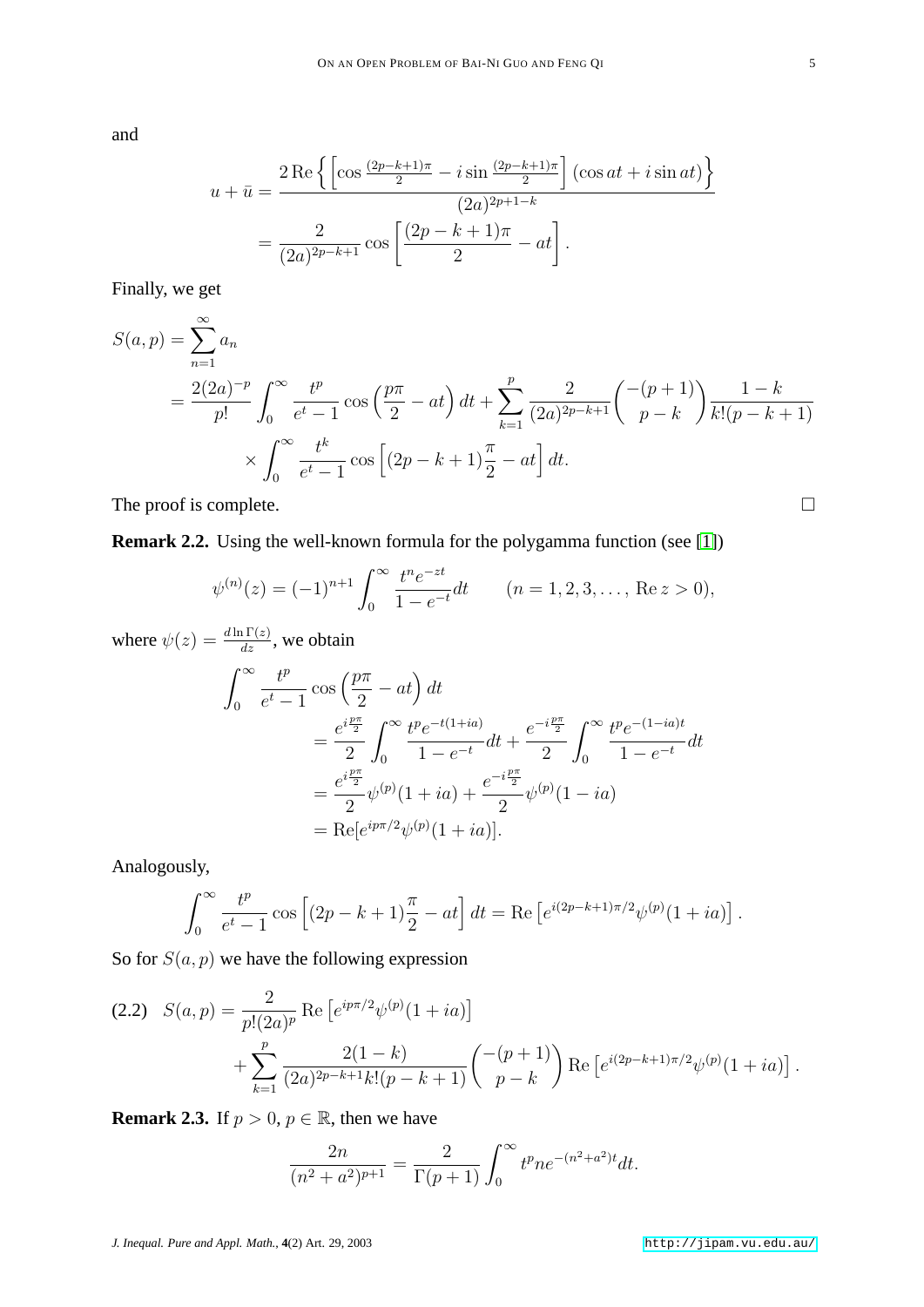Using the Cauchy integration test, we obtain that  $\sum_{n=1}^{\infty} ne^{-n^2t}$  is convergent for all  $t > 0$ , i.e.  $f(t) = \sum_{n=1}^{\infty} n e^{-n^2 t}$ . Thus

$$
(2.3) \qquad S(a,p) = \frac{2}{\Gamma(p+1)} \int_0^\infty t^p e^{-a^2 t} \left( \sum_{n=1}^\infty n e^{-n^2 t} \right) dt = \frac{2}{\Gamma(p+1)} \int_0^\infty t^p e^{-a^2 t} f(t) dt.
$$

**Remark 2.4.** In addition we set an open problem for summing up the functional series  $\sum_{n=1}^{\infty} ne^{-n^2t}$  for all  $t > 0$ .

### 3. **THE INEQUALITY**

Another one of our main results is to obtain a double inequality of  $S(a, p)$  for  $a > 0$  and  $p \in \mathbb{N}$  by using Fourier transform inequalities [\(1.3\)](#page-1-1) and [\(1.4\)](#page-1-0).

**Theorem 3.1.** *For*  $a > 0$  *and*  $p \in \mathbb{N}$ *, we have* 

$$
(3.1) \quad |S(a,p)| \leq \frac{2}{a^{p+1}(2a)^p p!} \left[ \sum_{k=0}^{\infty} \frac{(-1)^k (k\pi)^p}{\exp{\frac{k\pi}{a} - 1}} + \sum_{k=0}^{\infty} (-1)^k \frac{((k+\frac{1}{2})\pi)^p}{\exp((k+\frac{1}{2})\frac{\pi}{a}) - 1} \right] + \sum_{k=1}^p \frac{2(k-1)(2a)^{-2p+k-1}}{k!(p-k+1)a^{k+1}} \left| \binom{-(p+1)}{p-k} \right| \times \left[ \sum_{j=0}^{\infty} \frac{(-1)^j (j\pi)^k}{\exp{\frac{j\pi}{a} - 1}} + \sum_{j=0}^{\infty} \frac{(-1)^j [(j+\frac{1}{2})\pi]^k}{\exp{\left[(j+\frac{1}{2})\frac{\pi}{a}\right] - 1}} \right].
$$

*Proof.* For all  $k = 1, 2, \ldots, p$ , let

$$
I(a,k) = \int_0^\infty \frac{t^k \cos at}{e^t - 1} dt \quad \text{and} \quad J(a,k) = \int_0^\infty \frac{t^k \sin at}{e^t - 1} dt.
$$

Then

$$
S(a, p) = \frac{2}{(2a)^p p!} \left[ I(a, p) \cos \frac{p\pi}{2} + J(a, p) \sin \frac{p\pi}{2} \right] + \sum_{k=1}^p \frac{2(1-k)(2a)^{k-2p-1}}{k!(p-k+1)} \binom{-(p+1)}{p-k} \times \left[ I(a, k) \cos \frac{(2p-k+1)\pi}{2} + J(a, k) \sin \frac{(2p-k+1)\pi}{2} \right].
$$

Since

$$
I(a,k) = \frac{1}{a^{k+1}} \int_0^\infty \frac{t^k \cos t}{e^{t/a} - 1} dt,
$$

$$
J(a,k) = \frac{1}{a^{k+1}} \int_0^\infty \frac{t^k \sin t}{e^{t/a} - 1} dt
$$

for fixed  $a > 0$  and  $k = 1, 2, \ldots, p$ , and

$$
f_k \in L([0, \infty)), \quad \lim_{t \to \infty} f_k(t) = \lim_{t \to \infty} \frac{t^k}{e^{t/a} - 1} = 0, \quad \lim_{t \to 0} f_k(t) = 0,
$$